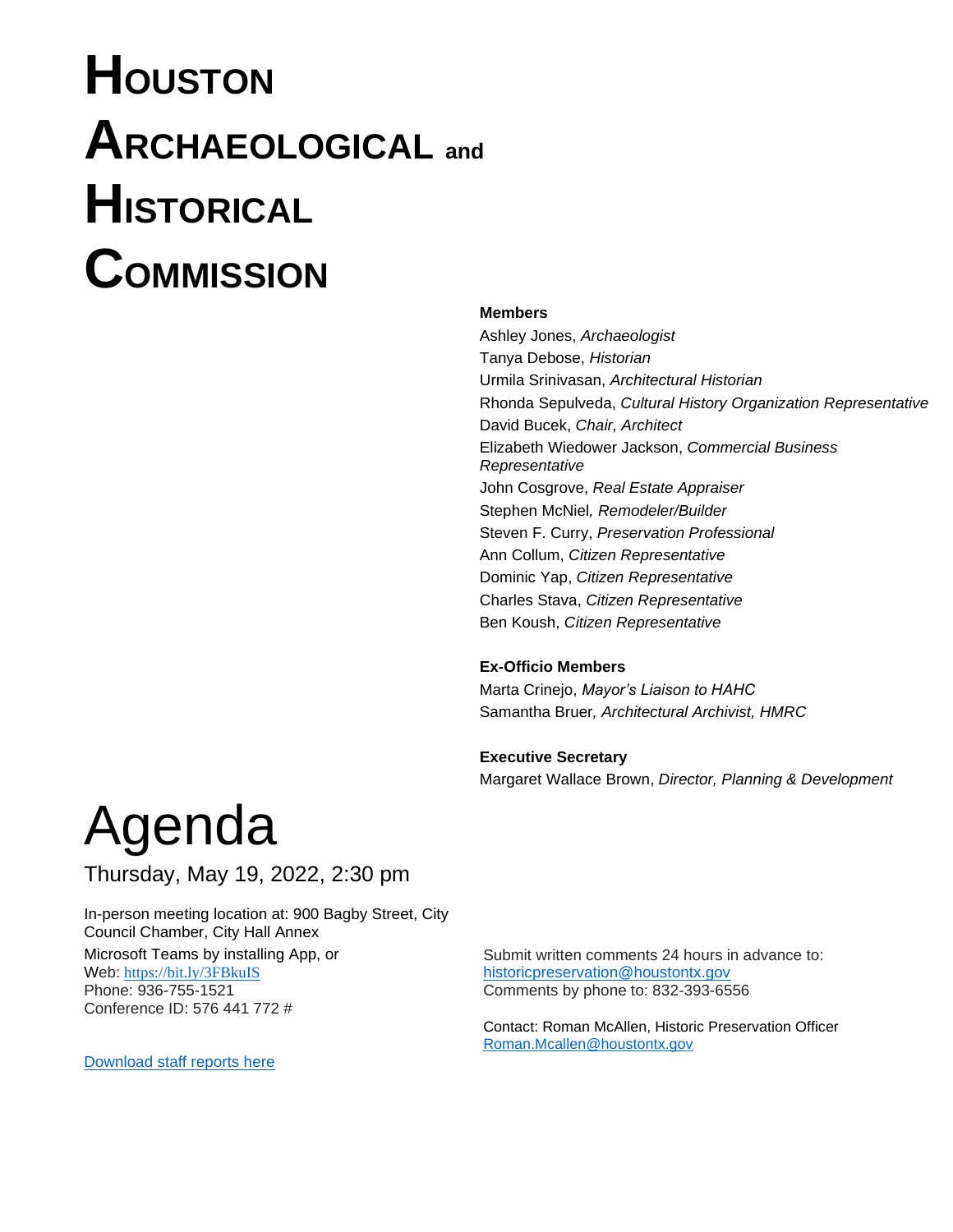## **SPEAKER GUIDELINES**

WELCOME to a meeting of the City's Planning and Development Department. Your input is valued. Commissioners act according to established standards; see rules or policies for details. Staff is available to help orient you on meeting procedures. For the City's I SPEAK language line, including traducción en español, call (832) 393-3000.

The public is encouraged to attend meetings and take an active interest in matters that come before the **Houston Archaeological and Historical Commission.** Anyone wishing to speak before the Commission may do so. The Commission has adopted the following procedural rules on public participation for virtual meetings:

- 1. Anyone wishing to speak before the Commission should sign up to speak via phone 832-393-6556 or email [historicpreservation@houstontx.gov,](mailto:historicpreservation@houstontx.gov) 24 hours in advance preferred.
- 2. Please note what agenda item you wish to speak on, or if you wish to make a general public comment.
- 3. You may also sign up to speak in the chat feature of Microsoft Teams, and either ask to speak, or write your comments there, which will be read into the record by staff.
- *4.* All comments submitted in writing or by phone will be included in the agenda or read into the record by staff.
- 5. Keep your phone or computer on "MUTE" unless identified by the Chair to speak. When your name is called, unmute your phone by pressing your mute button or \*6, or unmute your computer. State your name, spell your last name, and make your comments. When you are finished speaking, please mute yourself.
- 6. If a speaker wishes to discuss any subject not otherwise on the agenda, time is allowed under "public comments," after all other agenda items have been heard.
- 7. Applicants for a Certificate of Appropriateness and historic designations will be allowed to speak first and are allowed **three minutes** for an opening presentation. The applicant is also permitted a two-minute rebuttal after all speakers have been heard. If there are no speakers other than the applicant, there is no rebuttal period.
- 8. All other speakers will be permitted **two minutes** to address the Commission.
- 9. No speaker is permitted to accumulate speaking time from another person.
- 10. Time devoted to answering any questions from the Commission is not charged against allotted speaking time. The Commission may extend any speaker's speaking time if it is the Commission's judgment that additional time is needed to sufficiently discuss an item.
- 11. The Commission reserves the right to limit speakers if it is the Commission's judgment that an issue has been sufficiently discussed and additional speakers are repetitive.
- 12. The Commission reserves the right to stop speakers who do not follow this established decorum.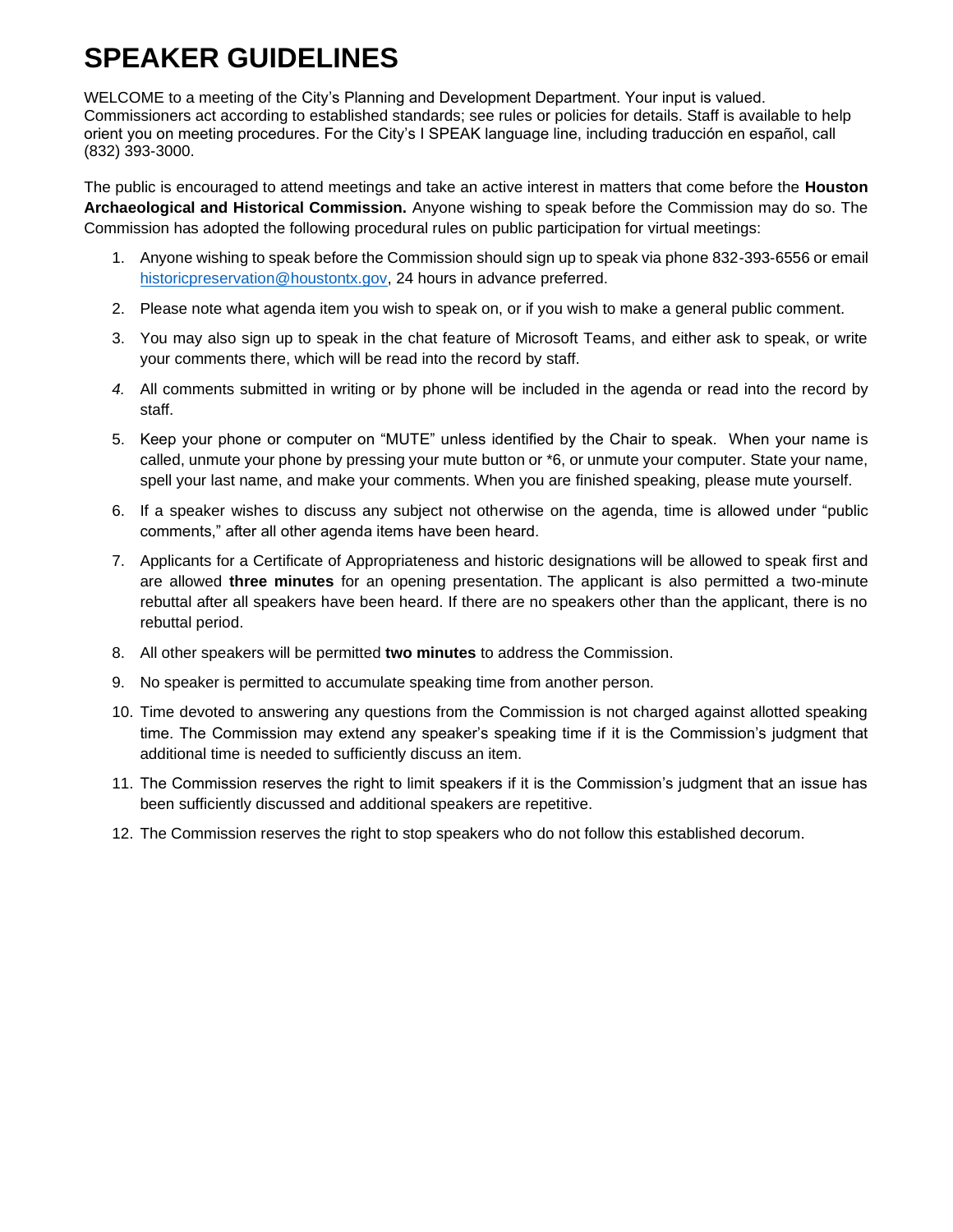# **Houston Archaeological and Historical Commission**

### AGENDA

Thursday, May 19, 2022, 2:30 pm

**HAHC meetings are held in-person in the City Hall Annex Council Chamber, 900 Bagby Street, Public Level, Houston Texas, and virtually on Microsoft Teams. Meetings are also broadcasted on the HTV Houston municipal channel and streamed on the city's HTV website.** 

To join this Houston Archaeological and Historical Commission (HAHC) meeting, please use the following options:

- In-person meeting location at: 900 Bagby Street, City Council Chamber, Public Level, Houston, Texas
- Microsoft Teams by installing the App; or
- Join via **Web Browser**:<https://bit.ly/3FBkuIS> or
- Join via Phone: 936-755-1521 Conference ID: 576 441 772#

[Download staff reports here.](https://www.houstontx.gov/planning/Commissions/commiss_hahc.html) The agenda packet may be updated prior to the meeting.

Call to Order Chair's Report Elect Vice Chair Director's Report Mayor Liaison's Report Approval of April 21, 2022, HAHC Meeting Minutes

- A. Public Hearing and Consideration of and Possible Action on a **Protected Landmark Designation** Application for The John C. Penn House at 428 Hawthorne St, Houston, TX, 77006.
- B. Public Hearing and Consideration of and Possible Action on a **Protected Landmark Designation** Application for The House at 1134 E.  $14<sup>th</sup>$  St, Houston, TX, 77009.
- C. **Consideration of and Possible Action on Certificate of Appropriateness Applications for Consent Agenda**:

| #  | <b>Address</b>             | <b>Application Type</b>                    | <b>Historic District</b>                    |
|----|----------------------------|--------------------------------------------|---------------------------------------------|
| 1  | 404 Highland St            | Alteration - Addition                      | <b>Woodland Heights</b>                     |
| 2  | 912 Cortlandt St           | Alteration - Addition                      | Houston Heights South                       |
| 3  | 828 Heights Blvd           | Alteration - Siding, Porch, Other          | <b>Houston Heights South</b>                |
| 4  | 1120 Ashland St            | Alteration - Addition                      | <b>Houston Heights West</b>                 |
| 5  | 1303 Cortlandt St          | New Construction - Garage/Garage<br>Apt    | <b>Houston Heights East</b>                 |
| 6  | 2911 Julian St             | Alteration - Addition                      | PLM - Klunkert Farmhouse                    |
| 7  | 1973 W Gray St             | Alteration - Doors, Windows,<br>Storefront | LM - River Oaks Theatre and Shopping Center |
| 8  | 101 W 14th St              | Alteration - Sign                          | <b>Houston Heights East</b>                 |
| 9  | 7603 Glenvista St          | Alteration - Windows                       | <b>Glenbrook Valley</b>                     |
| 10 | 623 Bayland Ave            | Alteration - Addition                      | <b>Woodland Heights</b>                     |
| 11 | 603 Euclid St              | Alteration - Addition                      | <b>Woodland Heights</b>                     |
| 12 | 604 Euclid St              | Alteration - Addition                      | <b>Woodland Heights</b>                     |
| 13 | 606 Highland St            | Alteration - Addition, Ramp                | <b>Woodland Heights</b>                     |
| 14 | 1029 Arlington St          | Alteration - Addition                      | Houston Heights South                       |
| 15 | 1051 Heights Blvd          | Alteration - Sign                          | <b>Houston Heights South</b>                |
| 16 | 4031 Norhill Blvd          | Alteration - Addition                      | Norhill                                     |
| 17 | 1141 E 11 <sup>th</sup> St | Alteration - Sign                          | <b>Norhill</b>                              |

D. Comments from the Public

E. Comments from the HAHC

F. Historic Preservation Officer's Report

G. Adjournment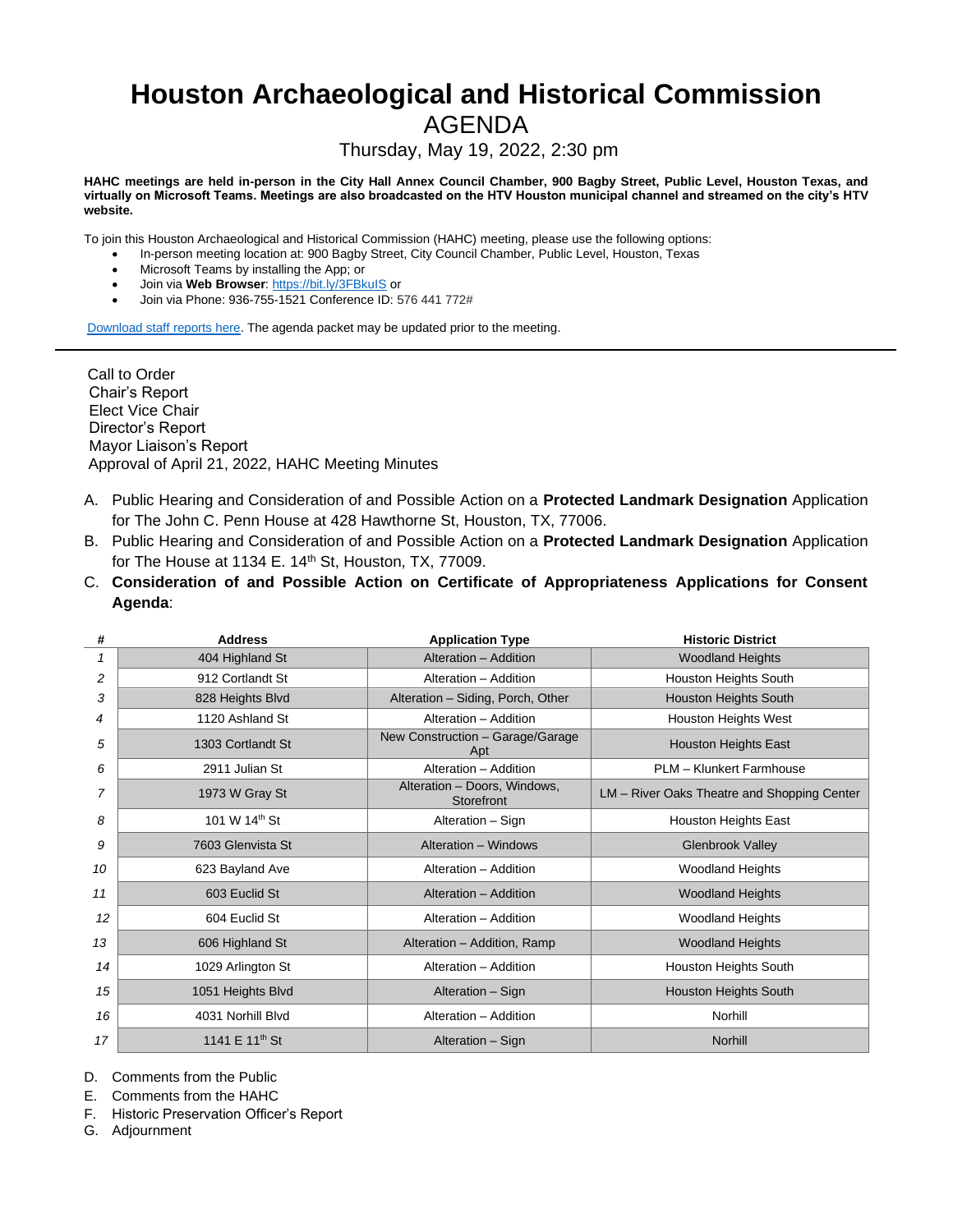#### **Minutes of the Houston Archaeological and Historical Commission**

#### **Thursday, April 21, 2022**

Meeting held in Council Chambers, Public Level, City Hall Annex, with telephonic/video conference via Microsoft Teams<https://bit.ly/3LW5maU> 2:30 p.m.

#### **CALL TO ORDER**

Vice Chair David Bucek called the meeting to order at 2:30 p.m. with a roll call vote and a quorum present.

| David Bucek, Vice Chair       | Present                                                                                            |
|-------------------------------|----------------------------------------------------------------------------------------------------|
| Ann Collum                    | Absent                                                                                             |
| John Cosgrove                 | <b>Present virtually</b>                                                                           |
| <b>Steven Curry</b>           | Present                                                                                            |
| Tanya Debose                  | Present and arrived at 2:35 p.m. during Director's Report<br>and left at 4:47 p.m. around item D-9 |
| <b>Ashley Elizabeth Jones</b> | Present and arrived at 2:53 p.m. during item A                                                     |
| Ben Koush                     | Absent                                                                                             |
| <b>Stephen McNiel</b>         | Present                                                                                            |
| Rhonda Sepulveda              | Absent                                                                                             |
| Urmila Srinivasan             | <b>Present virtually</b>                                                                           |
| <b>Charles Stava</b>          | Present virtually and left at 6:03 p.m. during item D-18                                           |
| <b>Beth Wiedower Jackson</b>  | Present                                                                                            |
| Dominic Yap                   | Present                                                                                            |

#### **Exofficio Members**

Samantha Bruer, Architectural Archivist, Houston Metropolitan Research Center Marta Crinejo, Mayor's Liaison

#### **Executive Secretary**

Margaret Wallace Brown, Director, Planning and Development or Jennifer Ostlind, Deputy Director, Planning and Development

#### **ELECT CHAIR**

Motion was made by Commissioner Wiedower Jackson, seconded by Commissioner Yap, to elect David Bucek as Chair. Motion carried unanimously.

#### **DIRECTOR'S REPORT**

Jennifer Ostlind, Deputy Director for the Planning and Development Department and Secretary, gave a report.

#### **MAYOR'S LIAISON REPORT**

Marta Crinejo was present and gave a report.

#### **APPROVAL OF THE MARCH 2 AND MARCH 24, 2022 HOUSTON ARCHAEOLOGICAL AND HISTORICAL COMMISSION (HAHC) MEETING MINUTES**

Commission Action: Approved the March 2 and March 24, 2022 Houston Archeological and Historical Commission meeting minutes.

Motion: **Curry** Second: **Wiedower Jackson** Vote: **Carried** Abstaining: **McNiel**

**on March 24 Minutes**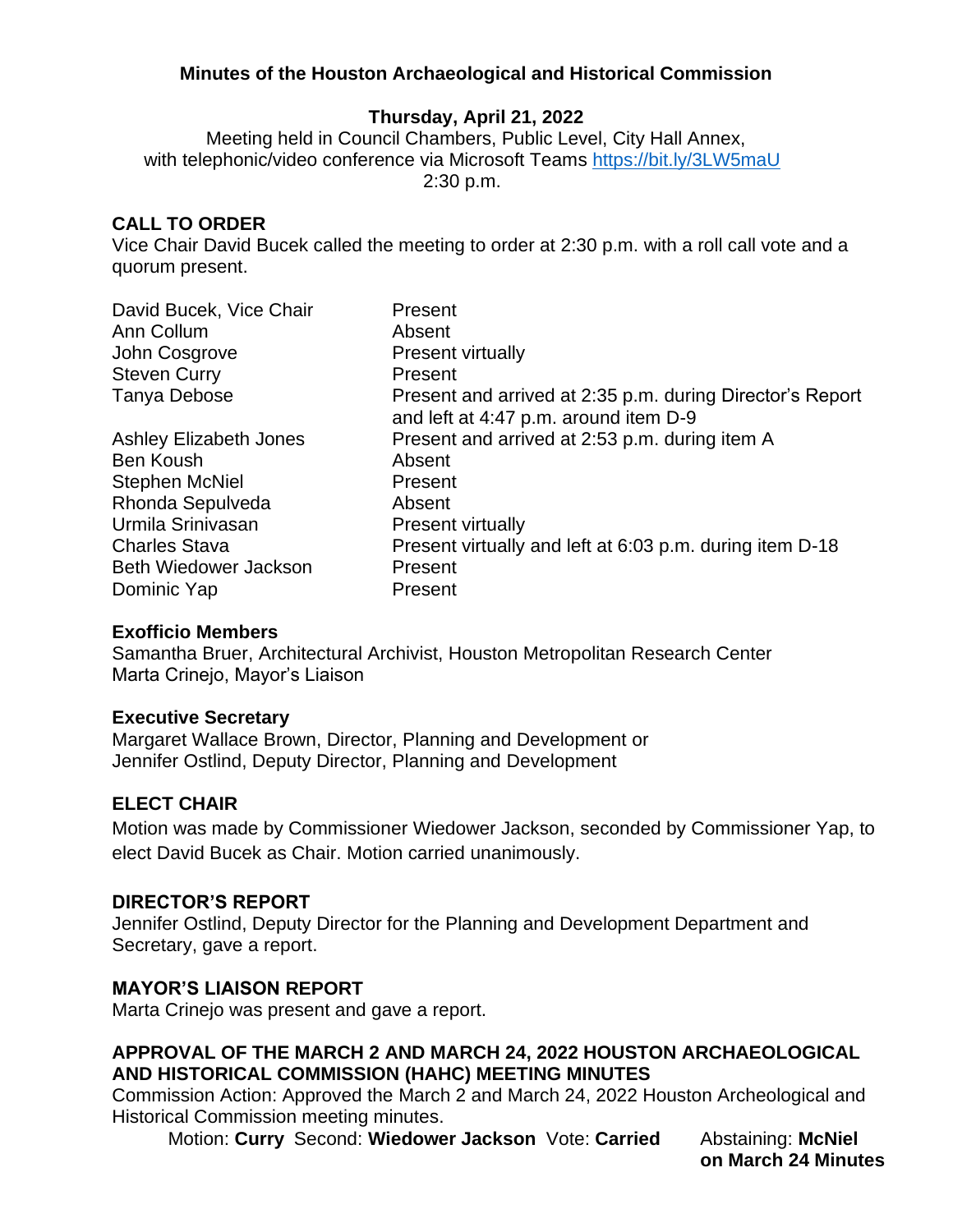#### **A. PUBLIC HEARING AND CONSIDERATION OF AND POSSIBLE ACTION ON PROPOSED FIRST RIVERSIDE TERRACE HISTORIC DISTRICT**

The Chair open and closed the public hearing.

Motion was made by Commissioner Yap, seconded by Commissioner Wiedower Jackson, to approve the First Riverside Terrace Historic District, and forward it to City Council. Motion carried with Commissioner McNiel opposed.

Speakers: Asif Mahmood, John May, Bianca Mahmood, Martha Failing, Cynthia Chism and Shannon Shaver – supportive; Phyllis Moss and Linchi Lopez – opposed; Elizabeth Smith – undecided; Joshua Bullard and Wanda Hicks – position not stated.

#### **B. PUBLIC HEARING AND CONSIDERATION OF AND POSSIBLE ACTION ON A LANDMARK DESIGNATION APPLICATION FOR THE REILER-FRAGA HOUSE AT 15 ALTIC ST., HOUSTON, TX, 77011**

The Chair open and closed the public hearing.

Motion was made by Commissioner Wiedower Jackson, seconded by Commissioner McNiel, to approve the landmark designation for the Reiler-Fraga House at 15 Altic St., Houston, Tx, 77011, and forward to City Council. Motion carried unanimously. Speakers: Lucy Fraga Fisher Cain, applicant, Amelia Rose Chambers – supportive.

#### **C. PUBLIC HEARING AND CONSIDERATION OF AND POSSIBLE ACTION ON A LANDMARK DESIGNATION APPLICATION FOR THE MR. AND MRS. RONALD ELLSWORTH LEE HOUSE AT 2153 PELHAM DR., HOUSTON, TX, 77019**

The Chair open and closed the public hearing.

Motion was made by Commissioner Debose, seconded by Commissioner Yap, to approve the landmark designation for the Mr. and Mrs. Ronald Ellsworth Lee House at 2153 Pelham Dr., Houston, TX, 77019, and forward to City Council. Motion carried unanimously.

#### **D. CONSIDERATION OF AND POSSIBLE ACTION ON CERTIFICATE OF APPROPRIATENESS APPLICATIONS FOR CONSENT AGENDA**

- **D-2. 802 W Alabama St – Alteration - Addition – Audubon Place – Approve**
- **D-3. 6302 Lyons Ave –Alteration - Doors, Windows - PLM – Fire Station #27 – Approve**
- **D-5. 2010 State St – New Construction - Garage/Garage Apt – Old Sixth Ward – Approve**
- **D-6. 1410 Studewood St – Alteration - Windows – Norhill – Approve**
- **D-7. 1410 Studewood St – New Construction - Garage/Garage Apt – Norhill – Approve**
- **D-8. 415 W 15th St – Alteration - Addition – Houston Heights West – Approve**
- **D-10. 413 W 13th St – Alteration - Windows – Houston Heights West – Deny, COR**
- **D-11. 917 Heights Blvd – Alteration - Windows – Houston Heights South – Approve**
- **D-17. 831 Harvard St – Alteration - Addition – Houston Heights South – Approve**

Motion was made by Commissioner Wiedower Jackson, seconded by Commissioner Stava, to consider and to accept staff recommendations for items **D-2, D-3, D-5, D-6, D-7, D-8, D-10, D-11 and D-17** together. Motion carried unanimously.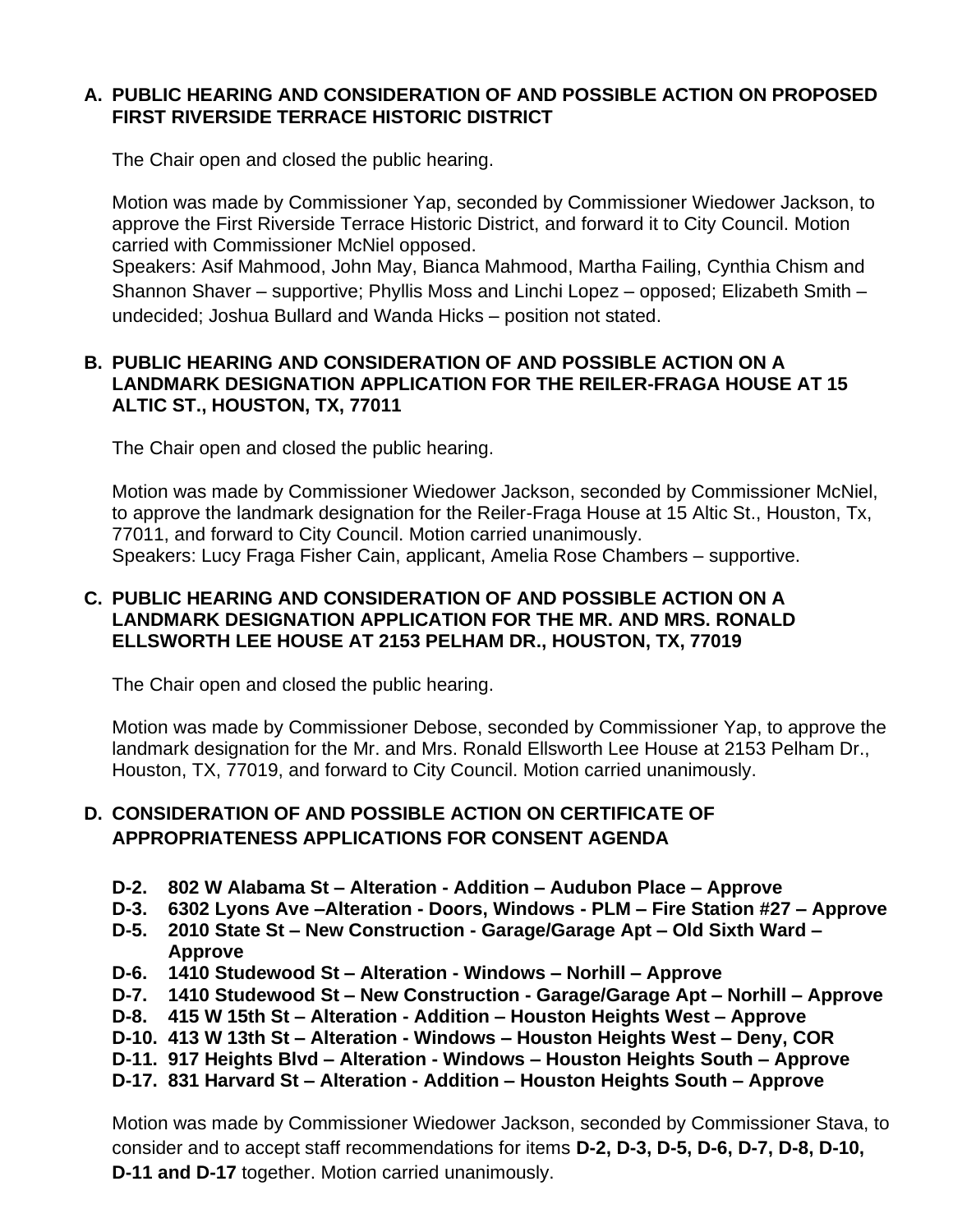#### **D-1. 802 Commerce St - New Construction – Commercial Bldg - Main Street Market Square**

Motion by Commissioner Yap, seconded by Commissioner Stava, to approve the Certificate of Appropriateness per staff report. Motion carried unanimously. Speaker: Benny Agosto Jr., applicant and Thomas De Froy, architect – supportive.

- **D-4. 2010 State St - New Construction – Single Family Residential - Old Sixth Ward** Motion by Commissioner Yap, seconded by Commissioner Stava, to approve the Certificate of Appropriateness per staff report, with the additional condition that the porte cochere is to be built after 50' from the property line. Motion carried unanimously. Speakers: Anthony Romanoski, owner – supportive; Anthony Harndon and William Palito – opposed.
- **D-9. 4 W 11th Place – Alteration - Rehabilitation - Remodel – LM: Dr. J. Willis and Margaret Perkins Slaughter House in West Eleventh Place HD – Approve** Motion by Commissioner Wiedower Jackson, seconded by Commissioner Cosgrove, to approve the Certificate of Appropriateness per staff report. Motion carried with Commissioner Yap opposed. Speaker: David Hayes, applicant – supportive.

**D-12. 1810 Kane St - Alteration – Windows Old Sixth Ward** 

Motion by Commissioner Stava, seconded by Commissioner Jones, to defer the application to give staff time to inspect the windows. Motion carried with Commissioner Yap abstaining and Commissioner Debose opposed. Speaker: Chuck Swartz, owner – supportive.

**D-13. 1809 Columbia – St Alteration - Addition – Houston Heights East** Motion by Commissioner McNiel, seconded by Commissioner Curry, to approve the Certificate of Appropriateness per staff report. Motion carried unanimously.

### **D-14. 7603 Glenvista St - Alteration – Windows - Glenbrook Valley**

Motion by Commissioner McNiel, seconded by Commissioner Yap, to defer the application to give staff time to go over the window options with the applicant. Motion carried unanimously.

- **D-15. 7815 Santa Elena St - Alteration – Windows - Glenbrook Valley** Motion by Commissioner Yap, seconded by Commissioner Stava, to deny the application. Motion carried unanimously.
- **D-16. 215 Hawthorne St - Alteration – Foundation, Other - Westmoreland** Motion by Commissioner Yap, seconded by Commissioner McNiel, to approve the Certificate of Appropriateness and issuance of a Certificate of Remediation to remove the paint on the masonry; and to defer the request for the siding on the porch gable. Motion carried unanimously.

Speaker: Jared Bonasera, owner – supportive.